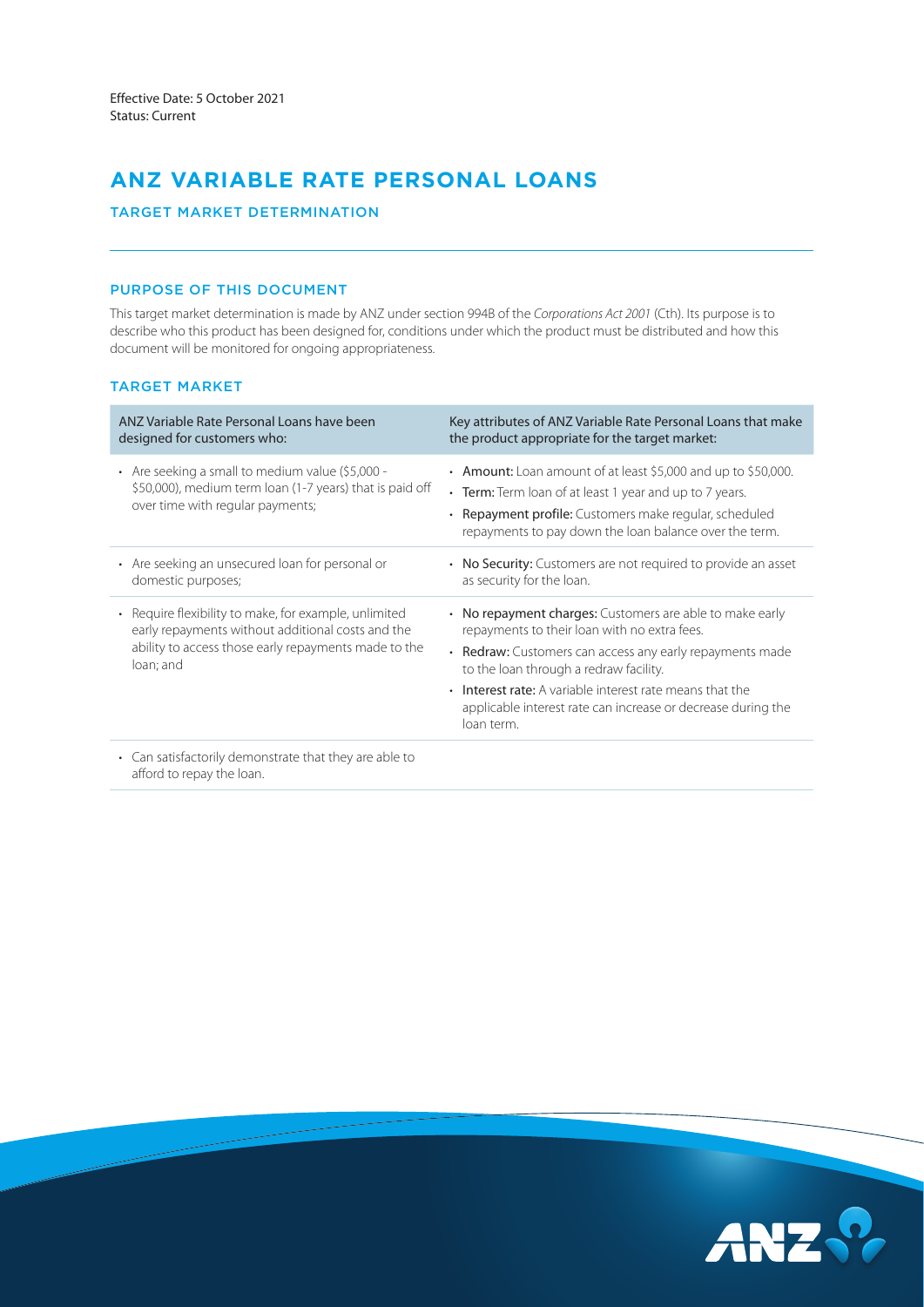# DISTRIBUTION CONDITIONS

ANZ applies the following conditions and restrictions to the distribution of ANZ Variable Rate Personal Loans so that the product is likely to be provided to customers in the target market.

|                             | Condition                                                                                                                                                                                                                                                                                                                                                                           | Why do we do this?                                                                                                                                                                                                                                                                                                                                                                                                                                                                                                                                                                                                                                |  |
|-----------------------------|-------------------------------------------------------------------------------------------------------------------------------------------------------------------------------------------------------------------------------------------------------------------------------------------------------------------------------------------------------------------------------------|---------------------------------------------------------------------------------------------------------------------------------------------------------------------------------------------------------------------------------------------------------------------------------------------------------------------------------------------------------------------------------------------------------------------------------------------------------------------------------------------------------------------------------------------------------------------------------------------------------------------------------------------------|--|
| Channel                     | ANZ Variable Rate Personal Loans can only be provided to<br>customers through the following channels:<br>• ANZ Branches and ANZ Customer Contact Centre;<br>• ANZ Digital*; and<br>• ANZ Mobile Lenders‡.<br>* This may include anz.com, ANZ App and Internet Banking.<br># Mobile Lenders are credit representatives of ANZ and provide services only in<br>relation to ANZ loans. | So that ANZ only considers providing<br>ANZ Variable Rate Personal Loans if<br>the customer's application for the loan<br>is received through channels that are<br>subject to appropriate conditions,<br>controls and/or monitoring by ANZ.                                                                                                                                                                                                                                                                                                                                                                                                       |  |
| Training &<br>Accreditation | ANZ Variable Rate Personal Loans can only be provided<br>to customers by ANZ directly or through the following<br>persons:<br>• Authorised ANZ staff and ANZ Mobile Lenders who are<br>accredited and trained.                                                                                                                                                                      | So that:<br>• checks are conducted on matters like<br>qualifications and past conduct for<br>relevant individuals who are involved<br>in the distribution of ANZ products;<br>and<br>• individuals understand the distribution<br>process they are required to comply<br>with when distributing ANZ products,<br>as well as the legislative framework<br>relevant to their activities                                                                                                                                                                                                                                                             |  |
| <b>Process</b>              | ANZ Variable Rate Personal Loans can only be provided<br>to customers after ANZ collects the required customer<br>information (including being provided information by ANZ<br>Mobile Lenders where relevant) and applies its affordability<br>and suitability checking processes.                                                                                                   | So that enquiries are made into a<br>customer's needs and objectives and<br>information is obtained which evidences<br>a customer's ability to repay the loan.<br>ANZ's affordability and suitability<br>checking process includes measures to:<br>• collect relevant financial information<br>from customers;<br>• analyse that information and assess<br>whether the customer will be able to<br>meet their financial obligations; and<br>• make enquiries with customers about<br>what they will use the loan for and<br>what loan features they require so that<br>the product is likely to be consistent<br>with their needs and objectives. |  |